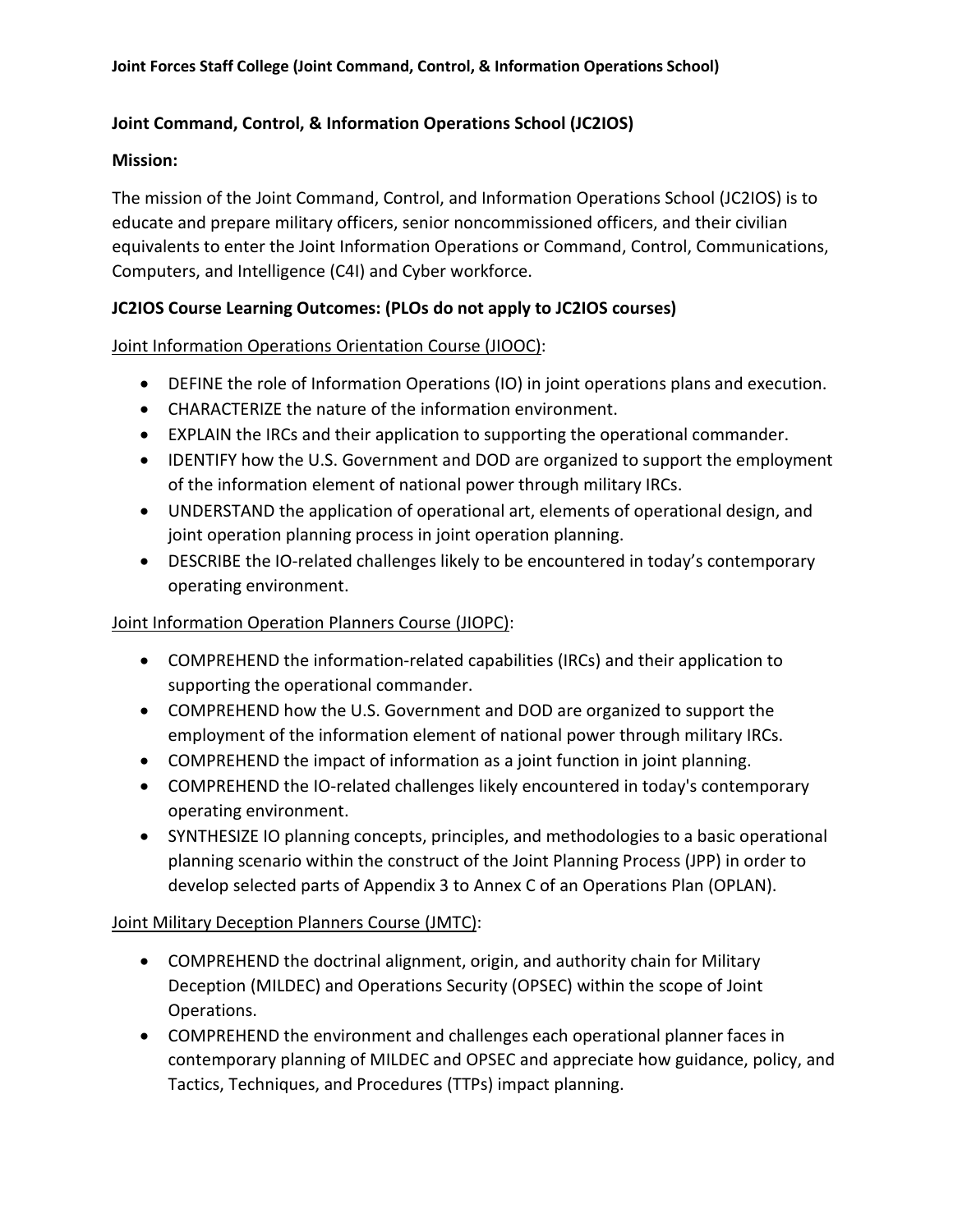#### **Joint Forces Staff College (Joint Command, Control, & Information Operations School)**

• COMPREHEND the basic theoretical tenets of Military Deception.

#### Defense Operations Planners Course (DOPC):

- DEFINE the steps of the OPSEC planning process.
- EXPLAIN OPSEC integration into Joint Planning, decision, and operation cycles.
- DEVELOP Joint OPSEC supporting plans, annexes, and appendices in accordance with commander's mission statement, end state, objectives, and specified, implied and essential tasks.
- EXAMINE the coordination and integration of Joint OPSEC with CCMD service and functional components, as well as other staff sections.
- VALUE the role and contribution of OPSEC to mission accomplishment.

# Joint Command, Control, Communications, Computers and Intelligence/Cyber Staff and Operations Course (JC4ICSOC):

- KNOW C4I/Cyber related technologies and capabilities.
- UNSTERSTAND DOD & Interagency C4I/Cyber capabilities and organizations.
- APPLY current Joint C4I/Cyber policy &doctrine.
- ANALYZE C4I/Cyber requirements to support the joint operational planning process.
- EVALUATE a relevant Joint C4I/Cyber issue.

## **Emerging Faculty Skill Requirements (Including your ability to hire these skills):**

| <b>Authorized Faculty:</b>  | 14 Military (13 officers, 1 enlisted)                      |
|-----------------------------|------------------------------------------------------------|
| AY21-22 Assigned Faculty:   | 9 Military (8 officers, 1 enlisted)                        |
| Skill requirements (OPMEP): | Military: O-6, JQO, Joint IO certification, and a Master's |
|                             | degree or higher                                           |

JC2IOS is exclusively manned through military manpower which leads to persistent turnover within the organization. The lack of permanently assigned civilians within JC2IOS severely limits the long-term optimization and effectiveness of the school. At a minimum, JC2IOS requires a civilian deputy to insulate the college from risk associated with the high turnover rate within JC2IOS. A civilian deputy would ensure the continuity of operations, the preservation of organizational knowledge, and maintenance of the school's internal/external relationships – all of which are critical to optimizing the school's ability to meet its mission. The lack of a permanently assigned civilian within JC2IOS has led to uneven and inconsistent intra/interorganizational coordination and synchronization which has negatively impacted JC2IOS, as well as the broader NDU community of interest over time. JC2IOS lacks ability to hire this emerging and persistent skill requirement.